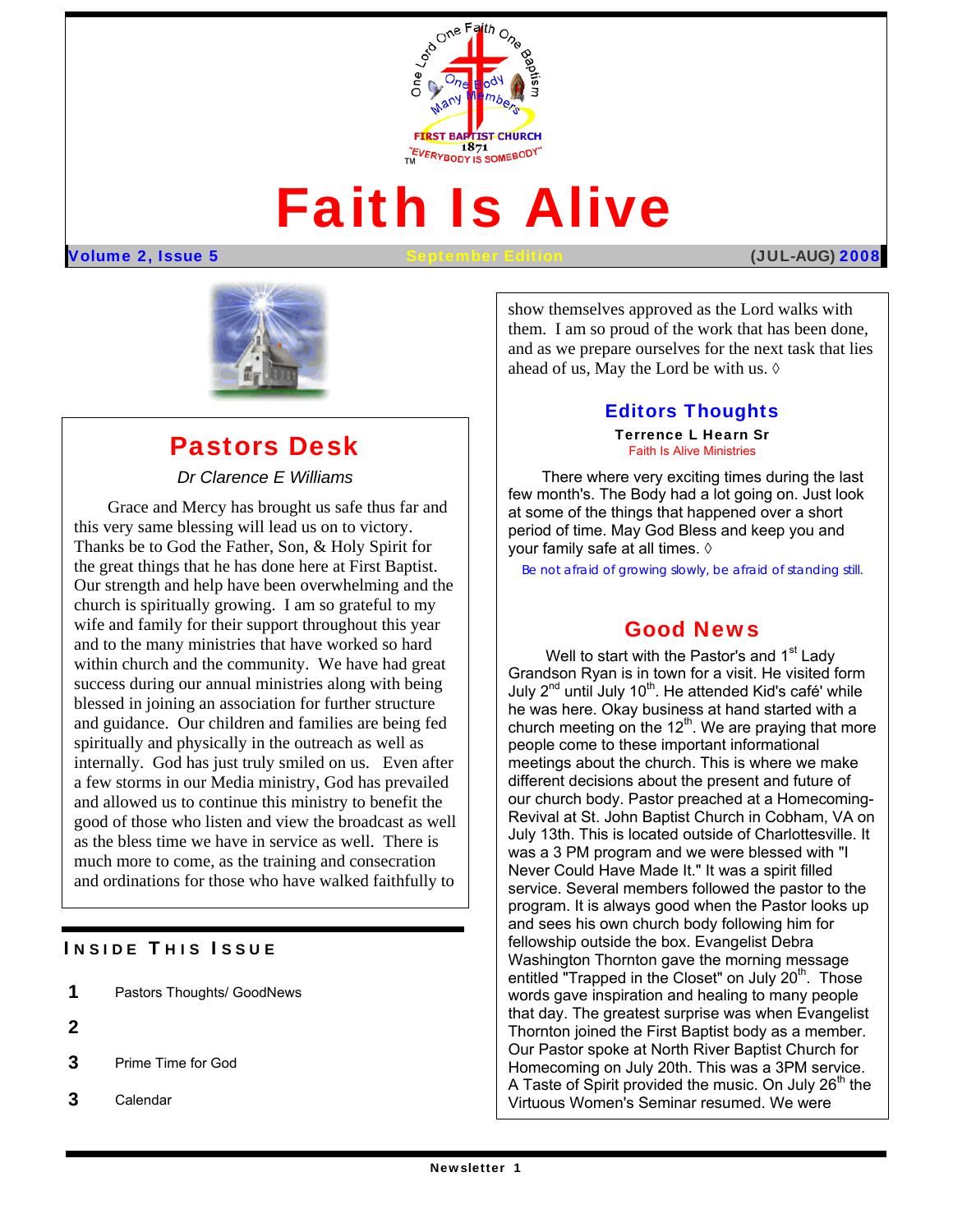blessed on July 27<sup>th</sup> because our own 1<sup>st</sup> Lady brought the morning message entitled "Faith is Never Feelings and Feelings are Never Faith." This message taught us about more spiritual things surrounding our lives. Also the afternoon at 3PM our Missionary Ministry had a special service. Even though they are hard working please let them know about any sick and shut in so that those persons can feel the love First Baptist has for them. One of Pastor's sons in the ministry rev. Donnie Robertson gave the message entitled "A Plight of a Missionary". It taught us that we are all missionaries for Christ not just the few that actually work in the ministry within our church body. A Taste of Spirit provided the music for the service. Pastor preached at Mt Zion Baptist Church revival on the 1<sup>st</sup> of August. A Taste of Spirit provided the music. Brother Cedric Thomas was visiting from Northern Virginia August 3rd due to a construction job. He blessed us by singing and playing the keyboards. This gave pastor a break from being the musician that day. The pastor message that day was "Lost and Can't find my Way." It was ironic because Bro. Thomas said he had missed going to church back home and needed to find a place of worship to keep his spirit up. During the week of August  $4<sup>th</sup>$  Bro.JP worked on side of church getting hedges out so that new landscaping could replace it. A beautiful job was done on the new landscaping. The Rev. J. Kevin Mangram came back to visit us while in the area. Sadness struck our church body Rev. Alfrides Brandon Jr. mother passed after a long fight. We know that she is home with the Lord and that can be some comforting to the family. The repast was held in Richmond, Va. August 12<sup>th</sup>. Some people from First Baptist went to give Rev. Brandon support at his time. New Hope Baptist Church of McGayhesville, VA held Homecoming services on August 17th. The pastor and church body was in charge of the service that afternoon. The Pastor, Deacons Bailey & Rogers went to a meeting with the Brackett MORRELL Church Association in West Virginia on August 22<sup>nd</sup>. This was done due to a former church meeting where it was decided to join a church association again. The most joyous nupals of Anthony & Theresa Boyd took place on August 23<sup>rd</sup>. Pastor proceeded over the ceremony of matrimony. On August  $24<sup>th</sup>$  we were blessed by recording artist Angie Pretlow for our Gospel Extravaganza II. Bro. Michael Williams headed this program that revived a spirits and souls with song and praise. The Pastor finally met with WAZT Management in Woodstock on August 27th. He discussed about helping to get in Staunton-Waynesboro market. The visit to the Television Station was a good meeting from both sides. We were blessed by many ministers on August  $31^{st}$  about 5 people gave sermonettes. This replaced a main sermon. The sermonettes gave much inspiration and healing because they all touched the church body in different ways.  $\div$ 

## Deacon's Corner

The Deacons have been helping the Pastor stay abreast of the body needs and wants. Let's congratulate our newest Deacon Bobby Gunter. He went through trying times during his walk but the Lord saw him through all of his ups and downs. Let's remember to keep our deacons in prayer as they go about the lord's Business. Deacon Larry Rogers has been appointed the chairman of our Deacon Ministry. You may contact him for any needs or any of our deacons with problems, concerns and special prayer. ❖

# Media Ministry

Computer Recycling of Virginia LLC donated 15 requested computers and server. We received them July 1<sup>st</sup> as Kid's Café' was starting. We applied for copyright protection of services video, audio, newsletters, and website through Legal Zoom. The package was mailed on Thursday before  $4^{\text{th}}$  It will arrive at their offices next Wednesday July 9<sup>th</sup>. We are reworking on the Computer Lab for Church (10 computers up front). Package arrived July  $10<sup>th</sup>$  and sorted thru and correcting items actually needed for copyright; will use date 5-25-08 and may newsletter. It is time for new contract with WAZT There is a 2% ^ (~\$155 per week). We had the new contract in hand on July 12<sup>th</sup> for church meeting discussions. The contract for TV runs out last Sunday of month on July  $27<sup>th</sup>$ . Deacon Bailey asked the church body to pledge \$12 a month minimum to help pay for TV Broadcast. Legalzoom mailed Copyright to US Copyright Office in Washington D.C. on July  $30<sup>th</sup>$ . We know have a number we can mail directly to US Copyright Office for further protection of Media Items. We are trying a new intro for TV by Cutting Intro & Credits of pastor speaking to viewers of the program. A Promotional TV Broadcast DVD for distribution to possible sponsors & partners to help with TV Broadcast cost. Deacon Bailey got 3 promotional DVD's to give to possible Sponsors on August 13<sup>th</sup>. If you know of any possible sponsors let us know so we can get them a promotional DVD so they can understand what they are supporting.

## Kid's Cafe

Kid's Café Official Week started on July 1<sup>st</sup>. The camp runs Tues, Wed, and Thurs from 9AM - 4PM. Things went well on the  $1<sup>st</sup>$  day of Kid's Café with registration. Approximately 50 kids showed up on second day of camp. The children enjoyed a morning breakfast, hot lunch and afternoon snack. The cost of the camp is free to all able body children. We had children of different backgrounds and ethnicity from throughout the community. We had about 55 kids in attendance during the second week. The children learn about the bible, computer work and arts and